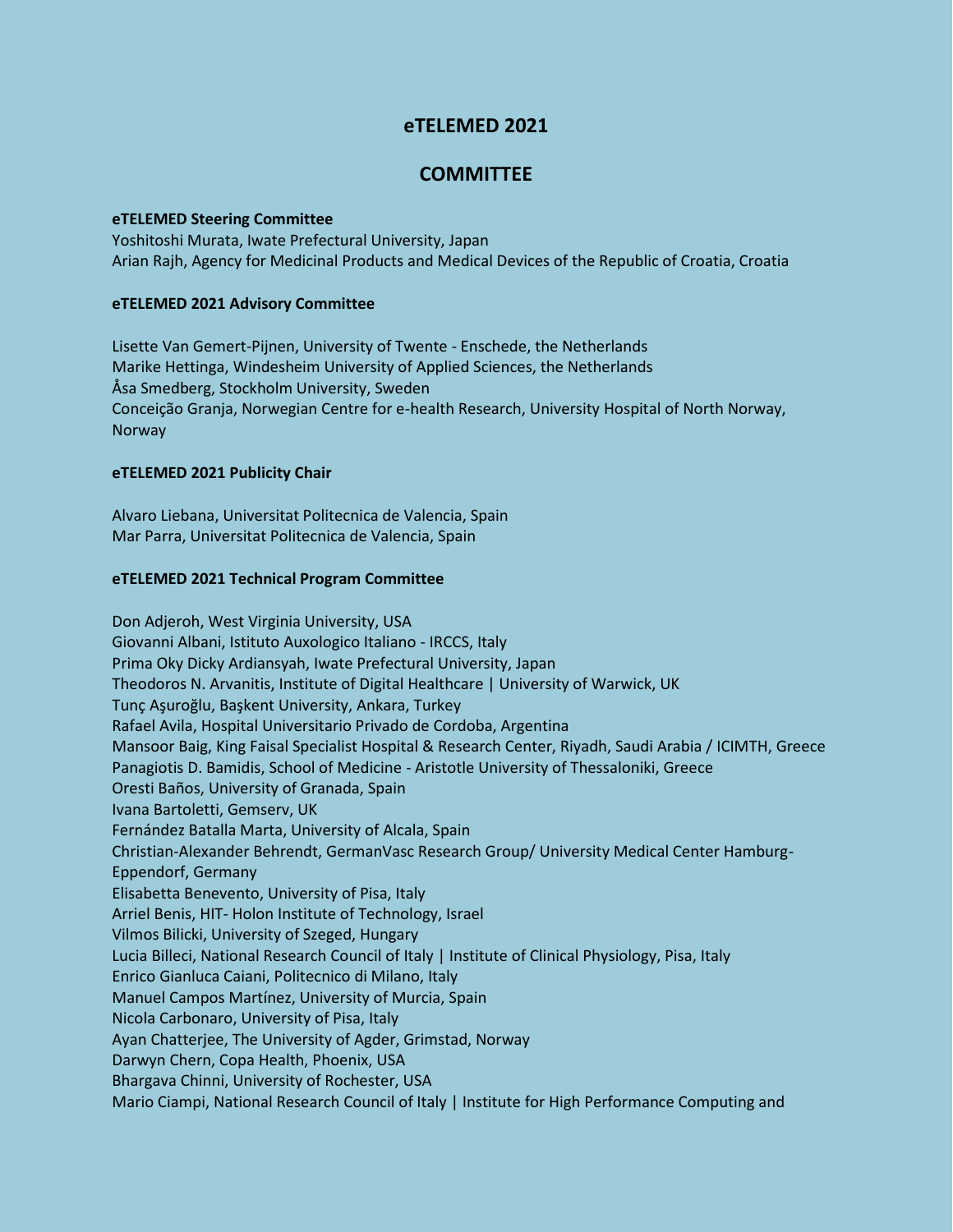Newtorking, Italy

James J. Cimino, Informatics Institute - University of Alabama at Birmingham, USA Javier Civit, Cober SL, Spain / Gnomon Informatics, Greece Daniel Condor Camara, Cayetano Heredia University, Peru Massimo Conti, Università Politecnica delle Marche, Ancona, Italy Sandra Costanzo, University of Calabria, Italy Paul M. Cunningham, IST-Africa Institute, Ireland Jacques Demongeot, Université Grenoble Alpes, France Pierpaolo Di Bitonto, Grifo multimedia S.r.l., Italy Gayo Diallo, Univ. Bordeaux/ISPED, France Linying (Lin) Dong, Ryerson University, Canada Audrey DunnGalvin, University College Cork, Ireland Duarte Duque, 2Ai | Polytechnic Institute of Cávado and Ave Barcelos, Portugal Claudio Eccher, FBK Fondazione Bruno Kessler, Italy Dina El Demellawy, CHEO Research Institute | University of Ottawa, Canada Christo El Morr, York University, Canada Radwa El Shawi, University of Tartu, Estonia Bruno Fionda, Fondazione Policlinico Universitario "A. Gemelli" IRCCS, Italy Sebastian Fudickar, Universität Oldenburg, Germany Niels F. Garmann-Johnsen, University of Agder, Norway Anthony Gelibert, Carbon Bee, France Wojciech Glinkowski, Polish Telemedicine Society / Center of Excellence "TeleOrto", Poland Kuang Gong, Massachusetts General Hospital / Harvard Medical School, USA Manuel González-Hidalgo, University of the Balearic Islands / Balearic Islands Health Research Institute (IdISBa), Spain Adela Grando, Arizona State University | College of Health Solutions, USA Conceição Granja, Norwegian Centre for e-health Research, University Hospital of North Norway, Norway David Greenhalgh, University of Strathclyde, UK Teresa Guarda, Universidad Estatal Peninsula Santa Elena - UPSE / Universidad de las Fuerzas Armadas – ESPE / ALGORITMI Research Centre | ESPE | UPSE, Ecuador Katarina Gvozdanovic, Agency for Medicinal Products and Medical Devices, Zagreb, Croatia Oliver Heinze, University Hospital Heidelberg, Germany Pilar Herrero, Universidad Politécnica de Madrid, Spain Marike Hettinga, Windesheim University of Applied Sciences, the Netherlands Delowar Hossain, BRAC University | United International University | IDCL Fiance Limited, Bangladesh Amin Hossein, Université libre de Bruxelles, Belgium Ying-Feng Hsu, Osaka University, Japan Yan Hu, Blekinge Institute of Technology, Sweden Ming Huang, Mayo Clinic, USA Femi Isiaq, Southampton Solent University, UK Ashad Kabir, Charles Sturt University, Australia Martijn Kiers, University of Applied Science FH JOANNEUM, Austria Toralf Kirsten, University of Applied Sciences Mittweida, Germany Evdokimos Konstantinidis, Aristotle University of Thessaloniki, Greece / Nively, Nice, France Frank Kramer, Faculty of Medicine/University of Augsburg, Germany Vinay Kumar, Thapar University, Patiala,India Siru Liu, University of Utah, USA